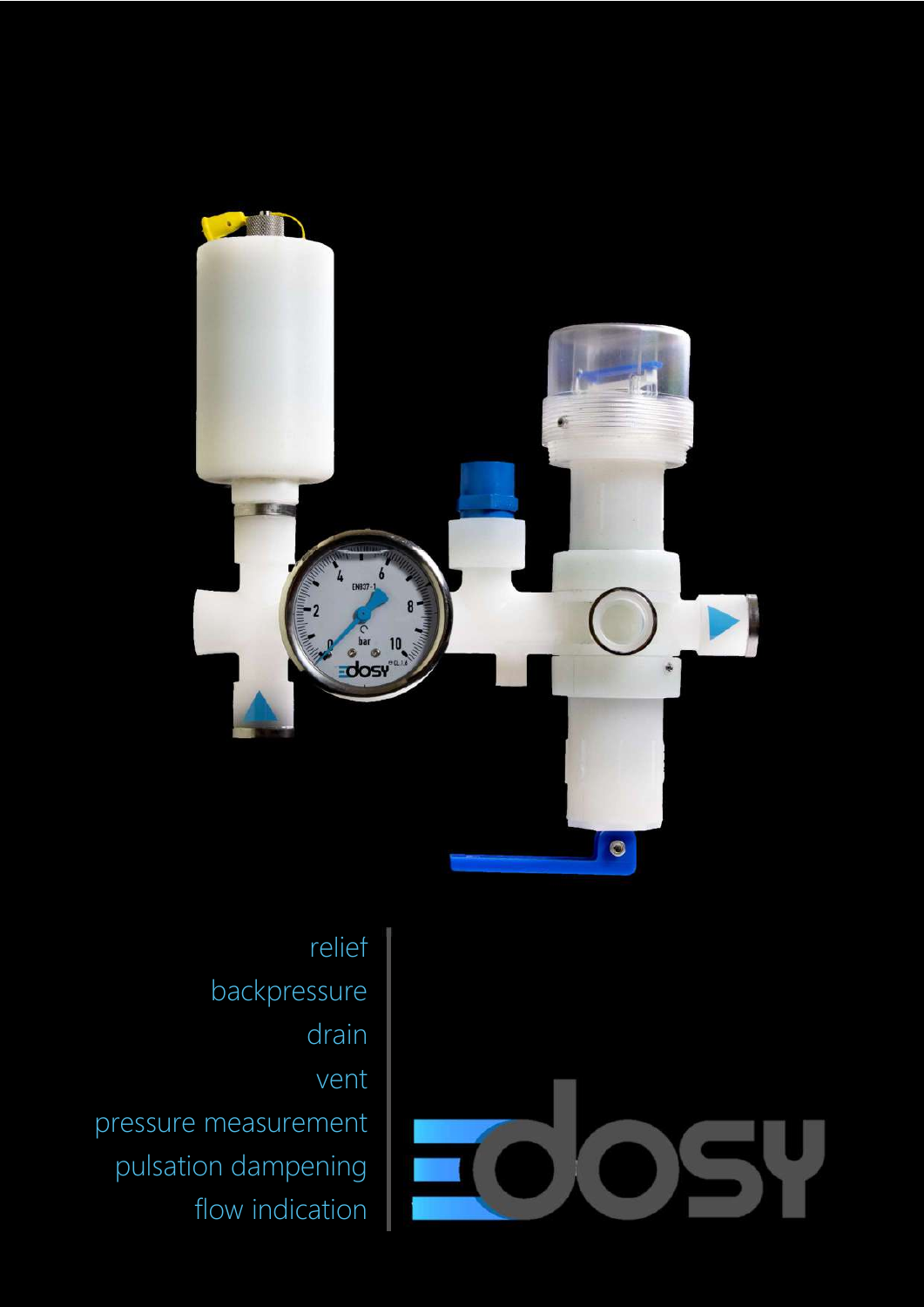Efficient dosing system





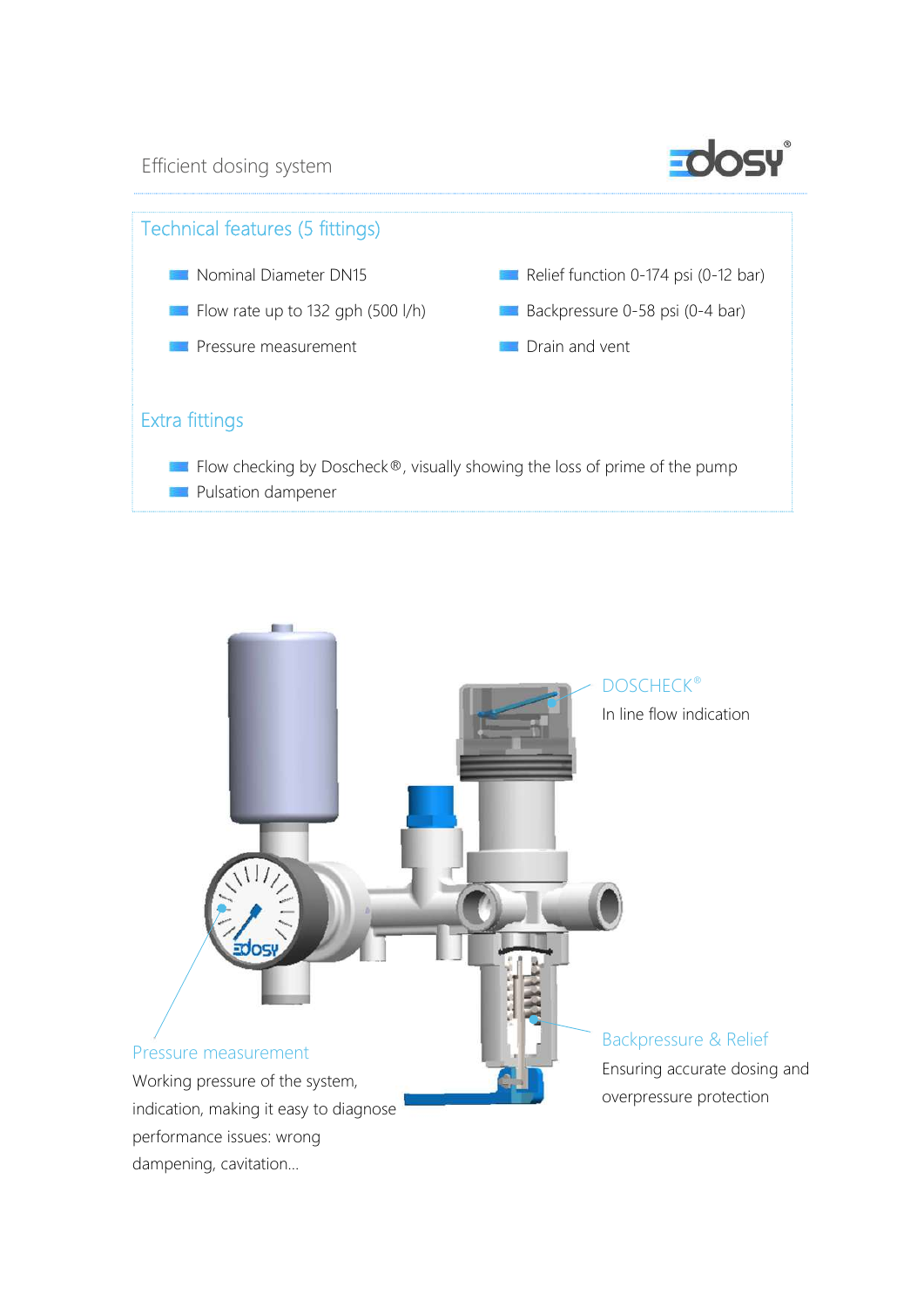## Efficient dosing system



### Selection guide



# Recommended option by dosing chemical (see notes)

| Type of fluid                   | Maximum<br>concentration | <b>PVDF</b>    | <b>EPDM</b> | <b>FKM</b>       | Suitable <60°C<br>÷<br>Not suitable<br>۰C<br>Suitable up to T                                                                                           |
|---------------------------------|--------------------------|----------------|-------------|------------------|---------------------------------------------------------------------------------------------------------------------------------------------------------|
| Hydrochloric acid               | 37%                      | $^{+}$         |             | $^{+}$           |                                                                                                                                                         |
| Phosphoric acid                 | 85%                      | $+$            |             | $^+$             | * Most common types of<br>fluids are included in this<br>table. In case of using a                                                                      |
|                                 | < 93%                    | $+$            |             | $\! + \!\!\!\!$  | different one, contact ADI.<br>** These indications are the                                                                                             |
| Sulfuric acid                   | 93-98%<br>>98%           | $50^{\circ}$ C |             | $^{+}$<br>$^{+}$ | result of the combination of<br>theoretical knowledge and<br>experience and should be<br>compared with the users'                                       |
| Ferric chloride                 |                          | $+$            | $^{+}$      | $^{+}$           | personal experience without<br>exception. Resistance to<br>corrosion is a function of                                                                   |
| Sodium hydroxide (caustic soda) | 50%                      | 25°C           | $^{+}$      |                  | several parameters such as<br>chemical<br>composition,                                                                                                  |
| Sodium hypochlorite             | 15%                      | $+$            |             | $^{+}$           | mechanical<br>temperature,<br>characteristics, environment,<br>Corrosive phenomena is                                                                   |
| Hydrogen peroxide               | < 30%<br>30-90%          | $^{+}$<br>25°C |             |                  | very complex and each<br>situation<br>is<br>particular<br>different. If there could be<br>any doubt, resistance tests<br>should be carried out by user. |
| Aluminum polychloride           |                          | $^{+}$         | $+$         | $^+$             | No commitment is implied by<br>the following table, and in no                                                                                           |
| Polyelectrolyte                 |                          | $+$            |             | $+$              | case can claims under the<br>civil<br>and/or<br>quarantee                                                                                               |
| Aluminum sulphate               |                          | $^{+}$         |             | $^{+}$           | responsibility be based on its<br>contents.                                                                                                             |